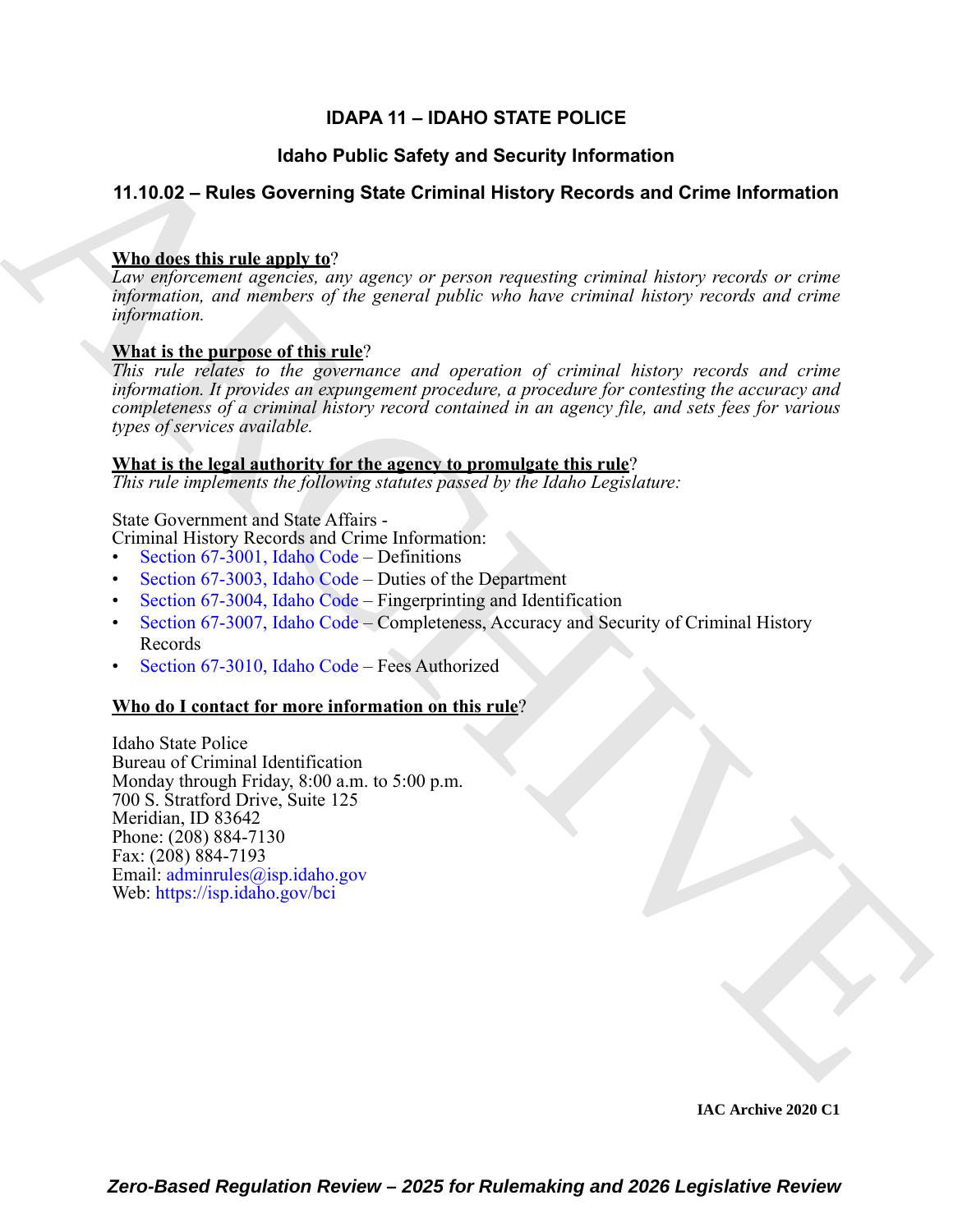# **Table of Contents**

## 11.10.02 - Rules Governing State Criminal History Records<br>and Crime Information

| 023. Procedure For Contesting The Accuracy And Completeness Of |  |
|----------------------------------------------------------------|--|
|                                                                |  |
|                                                                |  |
|                                                                |  |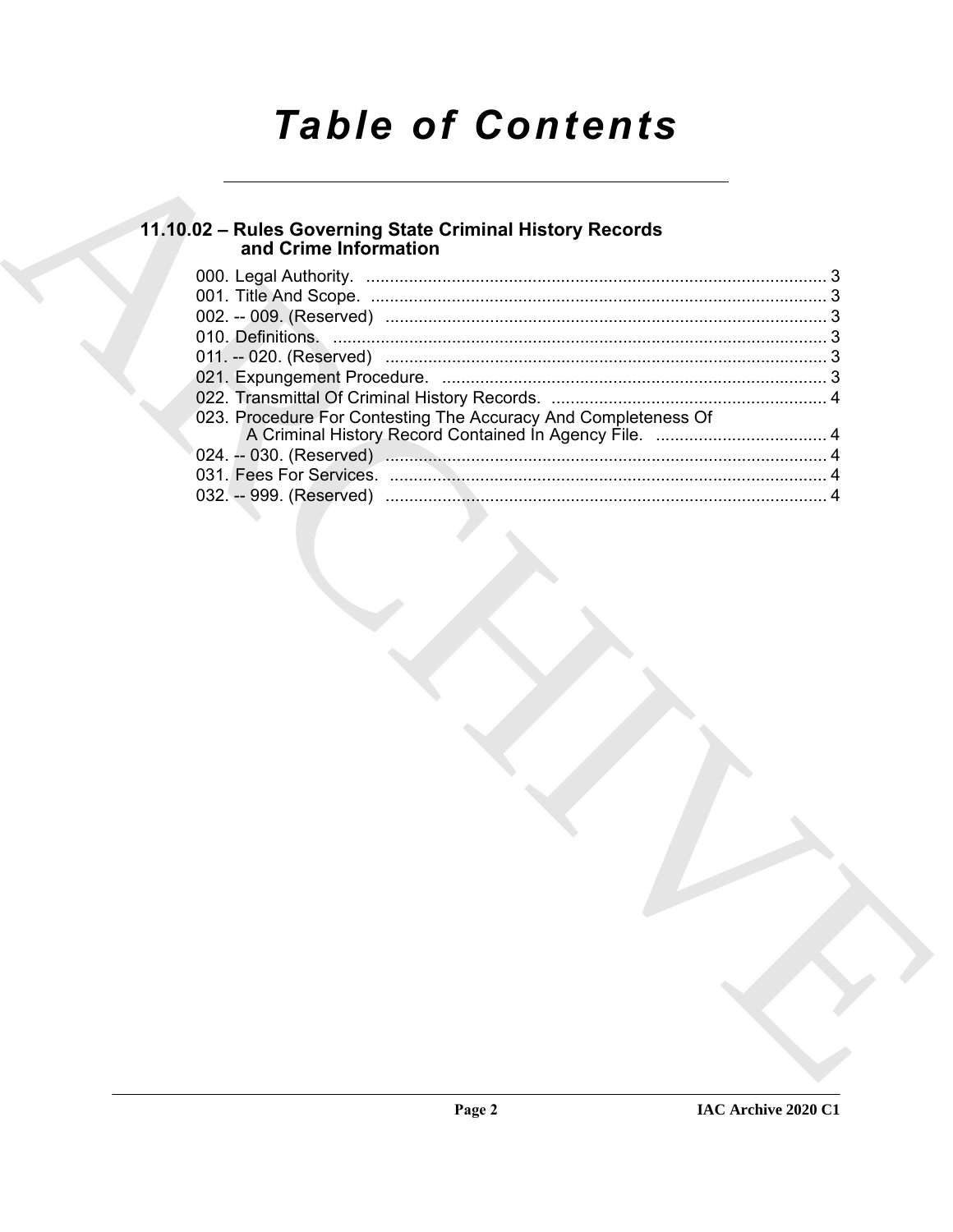#### <span id="page-2-0"></span>**11.10.02 – RULES GOVERNING STATE CRIMINAL HISTORY RECORDS AND CRIME INFORMATION**

#### <span id="page-2-17"></span><span id="page-2-1"></span>**000. LEGAL AUTHORITY.**

These rules are authorized by Sections 67-3001, 67-3003, 67-3004, 67-3007, and 67-3010, Idaho Code. (3-20-20)T

#### <span id="page-2-18"></span><span id="page-2-2"></span>**001. TITLE AND SCOPE.**

**01. Title**. These rules are titled IDAPA 11.10.02, "Rules Governing State Criminal History Records and Crime Information." (3-20-20)T

**02.** Scope. The rules relate to the governance and operation of criminal history records and crime information.  $(3-20-20)T$ information. (3-20-20)T

#### <span id="page-2-3"></span>**002. -- 009. (RESERVED)**

#### <span id="page-2-7"></span><span id="page-2-4"></span>**010. DEFINITIONS.**

Except as otherwise specifically provided, the terms defined or abbreviated in Section 67-3001, Idaho Code, have the same meaning in these rules. Any other terms not defined in Section 67-3001 are given their ordinary and commonly understood meaning. (3-20-20)T

<span id="page-2-9"></span><span id="page-2-8"></span>**01. Acquittal**. The legal certification by a jury or judge that a person is not guilty of the crime charged.  $(3-20-20)T$ 

**02. Criminal Summons**. Includes any summons, information or indictment issued in a criminal proceeding or action.

<span id="page-2-12"></span><span id="page-2-11"></span><span id="page-2-10"></span>**03. Dismissal**. Termination of a criminal action without further hearing or trial in the interest of justice.  $(3-20-20)T$ 

**04.** Expunge. To erase or destroy, to declare null and void outside the record, so that it is noted in the record as expunged, and redacted from all future copies. (3-20-20) original record as expunged, and redacted from all future copies.

**05.** Serious Misdemeanor. A crime, that if convicted, could be punishable by imprisonment in a county jail. (3-20-20) county jail. (3-20-20)T

#### <span id="page-2-5"></span>**011. -- 020. (RESERVED)**

#### <span id="page-2-13"></span><span id="page-2-6"></span>**021. EXPUNGEMENT PROCEDURE.**

A person seeking to expunge their criminal history record must: (3-20-20)T

<span id="page-2-14"></span>**01. Application**. Submit the proper completed application to the Bureau of Criminal Identification as by the Bureau. (3-20-20) provided by the Bureau.

**02.** Required Information. Include a copy of one (1) of the following to the Bureau of Criminal Identification: (3-20-20)T Identification: (3-20-20)T

<span id="page-2-16"></span>**a.** Criminal citation; or (3-20-20)T

**b.** Criminal Summons, Complaint, and Affidavit of Service by the county sheriff's office; or  $(3-20-20)T$ 

Thus, American bis Society, 67-300, 67-300, 67-300, 67-300, 67-300, 61-300, 61-300, 61-30, 61-30, 62-30, 64-30, 62-30, 64-30, 64-40, 64-40, 64-40, 64-40, 64-40, 64-40, 64-40, 64-40, 64-40, 64-40, 64-40, 64-40, 64-40, 64-4 **c.** Indictment; or (3-20-20)T **d.** Information. (3-20-20)T

## <span id="page-2-15"></span>**03. Certified Copy of Order of Acquittal or Order of Dismissal**. (3-20-20)T

**a.** Include a certified copy of the court's order of acquittal finding the applicant was not guilty of the crime charged; or (3-20-20)T

**b.** A certified copy of the dismissal order, showing that all charges related to that arrest were dismissed. (3-20-20)T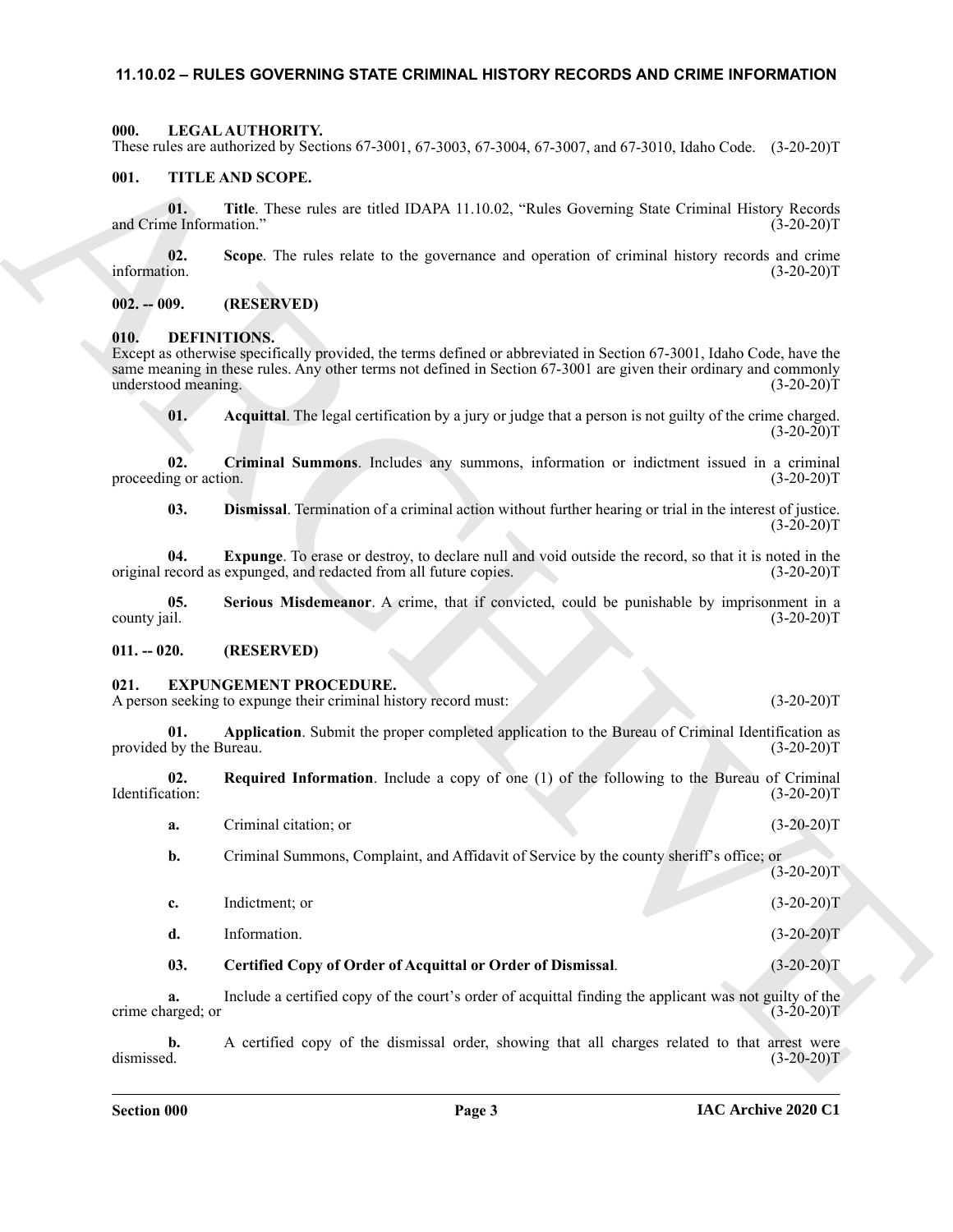#### <span id="page-3-14"></span><span id="page-3-0"></span>**022. TRANSMITTAL OF CRIMINAL HISTORY RECORDS.**

The transmittal of criminal history arrest fingerprint(s) may be via electronic submission from a live-scan or card scanner over a secured and approved network or by hard copy through regular mail. (3-20-20) scanner over a secured and approved network or by hard copy through regular mail.

#### <span id="page-3-9"></span><span id="page-3-1"></span>**023. PROCEDURE FOR CONTESTING THE ACCURACY AND COMPLETENESS OF A CRIMINAL HISTORY RECORD CONTAINED IN AGENCY FILE.**

<span id="page-3-10"></span>**01. Challenge Accuracy of Records**. A person may challenge the accuracy and correctness of their criminal history records contained in the Bureau's database. (3-20-20)T

**a.** The applicant must submit to fingerprinting through either the Bureau of Criminal Identification or  $\alpha$  enforcement agency. A fingerprinting fee may apply. (3-20-20) other law enforcement agency. A fingerprinting fee may apply.

<span id="page-3-13"></span><span id="page-3-12"></span>**02.** Notification of Fingerprints Not Matched. If the applicant's fingerprints do not match those d in the Bureau's database, the applicant will be notified by certified mail. (3-20-20) contained in the Bureau's database, the applicant will be notified by certified mail.

Since Poince<br>
Since Coincide History Records & Critics information<br>
13. The same first property of the CHIVEN MINNA INSTERSION RECORDS ASSESS the and the same of the same first property of the same of the same of the same **03. Documentation of Erroneous Information**. If the applicant's fingerprints match, but the applicant has documentation showing the information is in error, the applicant may submit such information to the Bureau of Criminal Identification. (3-20-20) Criminal Identification.

<span id="page-3-11"></span>**04. Correction of Records**. The Bureau of Criminal Identification will correct its records per the direction of the law enforcement agency where the initial criminal action arose or appropriate court order.(3-20-20)T

#### <span id="page-3-2"></span>**024. -- 030. (RESERVED)**

<span id="page-3-5"></span><span id="page-3-3"></span>**031. FEES FOR SERVICES.**

The Bureau shall charge fees as follows: (3-20-20)T

<span id="page-3-6"></span>**01.** Fingerprint Check. Not more than twenty-five dollars (\$25) for each fingerprint check requested than law enforcement purposes. (3-20-20) for other than law enforcement purposes.

<span id="page-3-7"></span>**02.** Name Check. Not more than twenty dollars (\$20) for each name check requested for other than law enforcement purposes. (3-20-20)T

<span id="page-3-8"></span>**03. Rolling Fingerprint**. Not more than ten dollars (\$10) for rolling a set of fingerprints and no more dollars (\$5) for each additional copy of such rolled fingerprints. (3-20-20) than five dollars (\$5) for each additional copy of such rolled fingerprints.

#### <span id="page-3-4"></span>**032. -- 999. (RESERVED)**